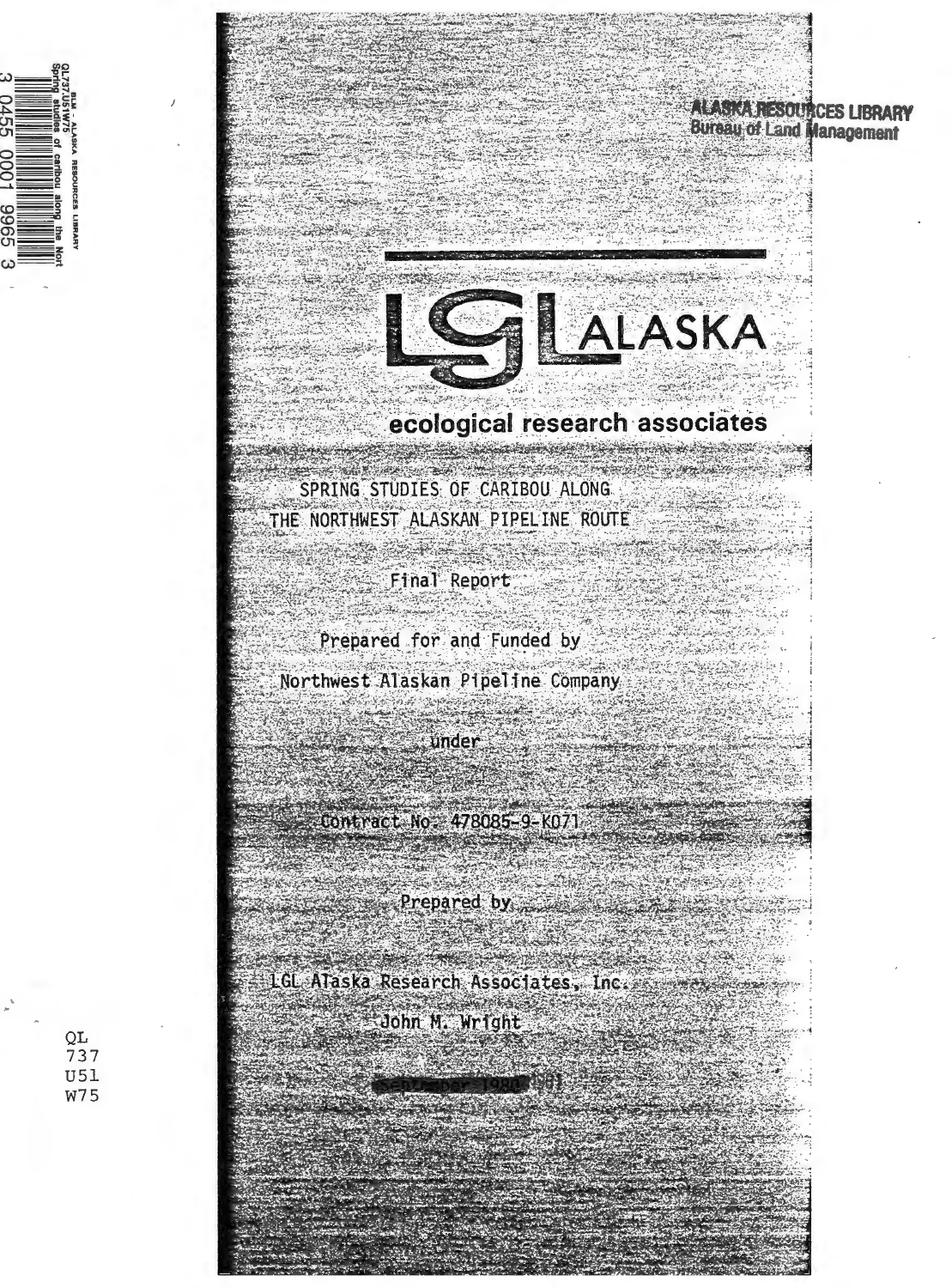#### SPRING STUDIES OF CARIBOU ALONG THE NORTHWEST ALASKAN PIPELINE ROUTE

Final Report

Prepared for and Funded by

Northwest Alaskan Pipeline Company

under

Contract No. 478085-9-K071

Prepared by

LGL Alaska Research Associates, Inc. P.O. Box 80607 Fairbanks, Alaska 99708

John M. Wright

, 2 1 J l98t

 $FLUDE$ <br>4680 -9-K071-13-1

 $\bar{\mathbf{s}}$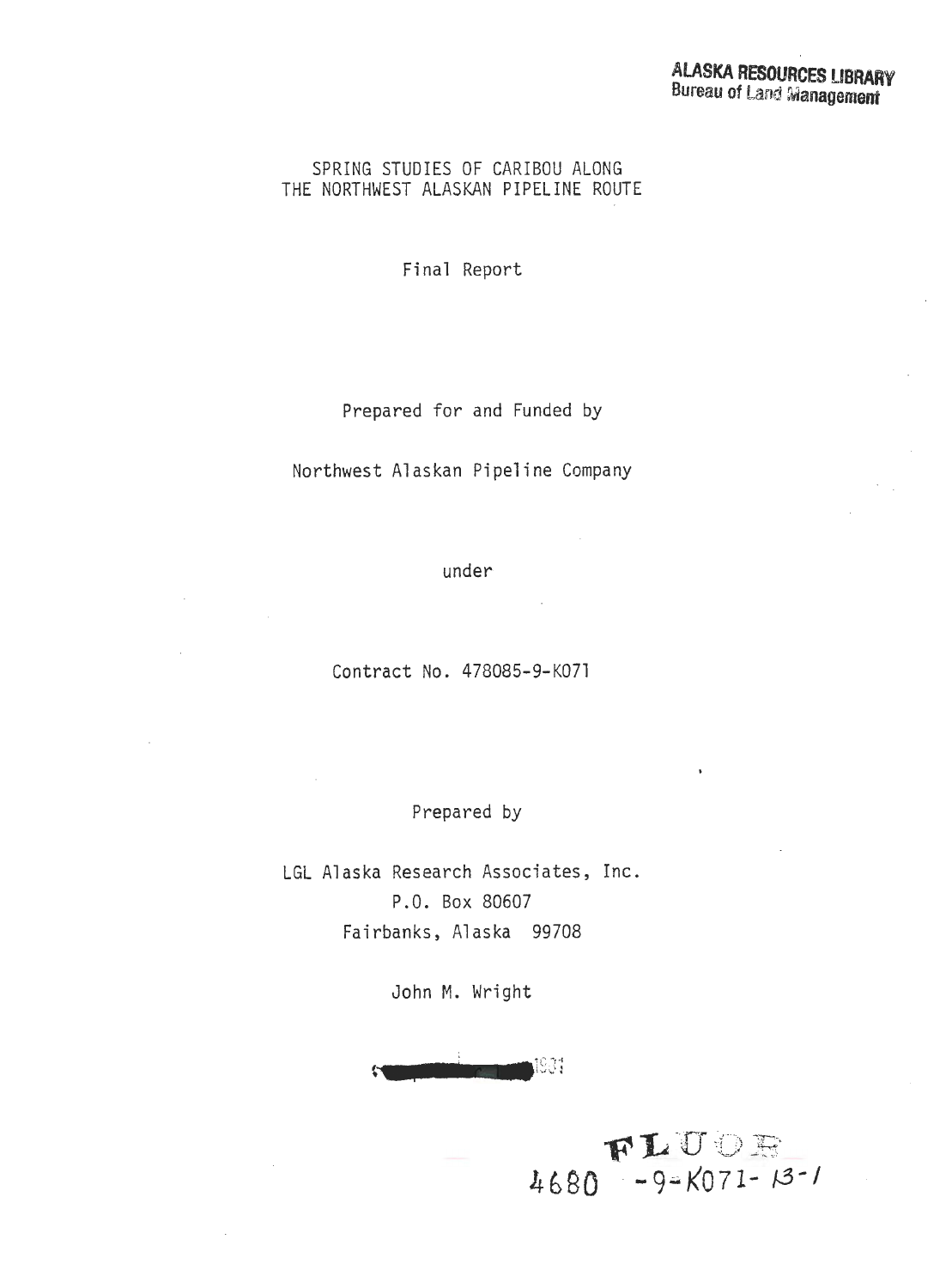#### INTRODUCTION

Caribou are widely distributed in Alaska and are renowned for their vast migrations. The ranges of 10 herds overlap or come near the proposed Northwest Alaskan Pipeline (NWA) route (Davis 1980), though substantial numbers of only the Central Arctic (Cameron and Whitten 1979), Western Arctic (Skoog 1968, Hemming 1971, Davis and Valkenburg 1979), Porcupine (Foothills Pipe Lines (Yukon) 1978), and Fortymile (Alaska Department of Fish and Game (ADF&G) files, Tok) herds have been documented crossing or closely approaching the proposed route in recent years.

This paper reports on Spring 1980 distributional surveys of caribou conducted between Alyeska Pump Station 4 and the Yukon River, and between Delta Junction and the Alaska-Yukon border. On-going ADF&G studies of the Central Arctic Herd in the area north of Alyeska Pump Station 4 will be reported separately.

#### METHODS

Aerial surveys were flown in a Cessna 185 in late March. Two observers, a navigator/observer, and the pilot searched transects paralleling the proposed NWA route from an altitude of ca. 150m agl. Three transects, 0.5 and 10 km south and 0.5 km north of the proposed NWA route, were flown on 26 March between the Little Gerstle River and the Robertson River in the vicinity of the Macomb Caribou Herd. Between Tok and the Alaska-Yukon border, 4 transects (0.5 and 10 km on each side of the proposed NWA route) were flown on 26 March 1980. Six transects were flown between Alyeska Pump Station 4 and the Yukon River between 27 and 29 March 1980. Transects were spaced 0.5, 10 and 20 km distant from the proposed NWA route except in the Brooks Range, where flight lines followed river drainages paralleling the route (Figure 1).

l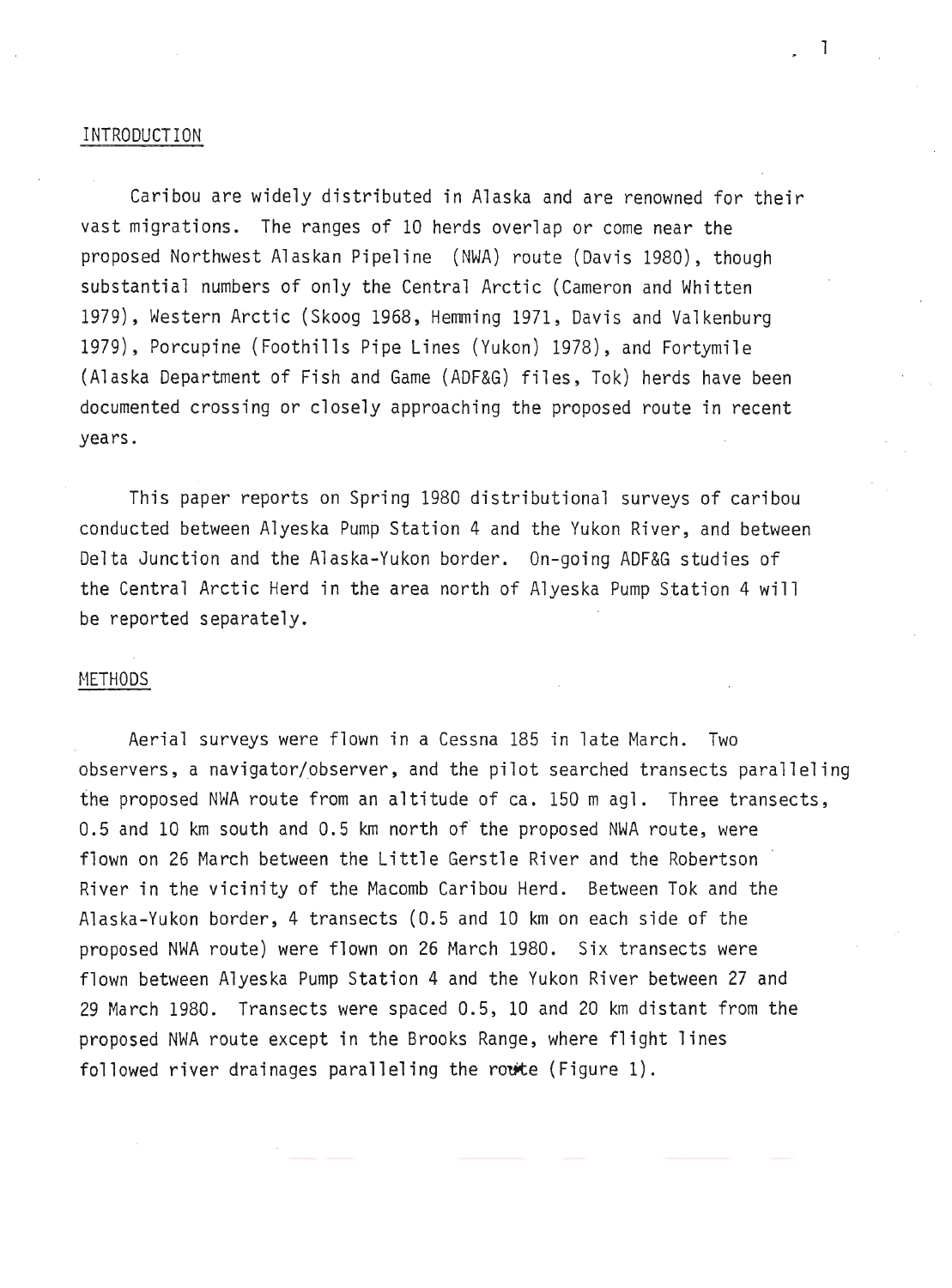

Figure 1. Flight paths of surveys flown in Cessna 185 between 27 and 29 March 1980 (stippling represents areas with mountains exceeding 5,000 ft).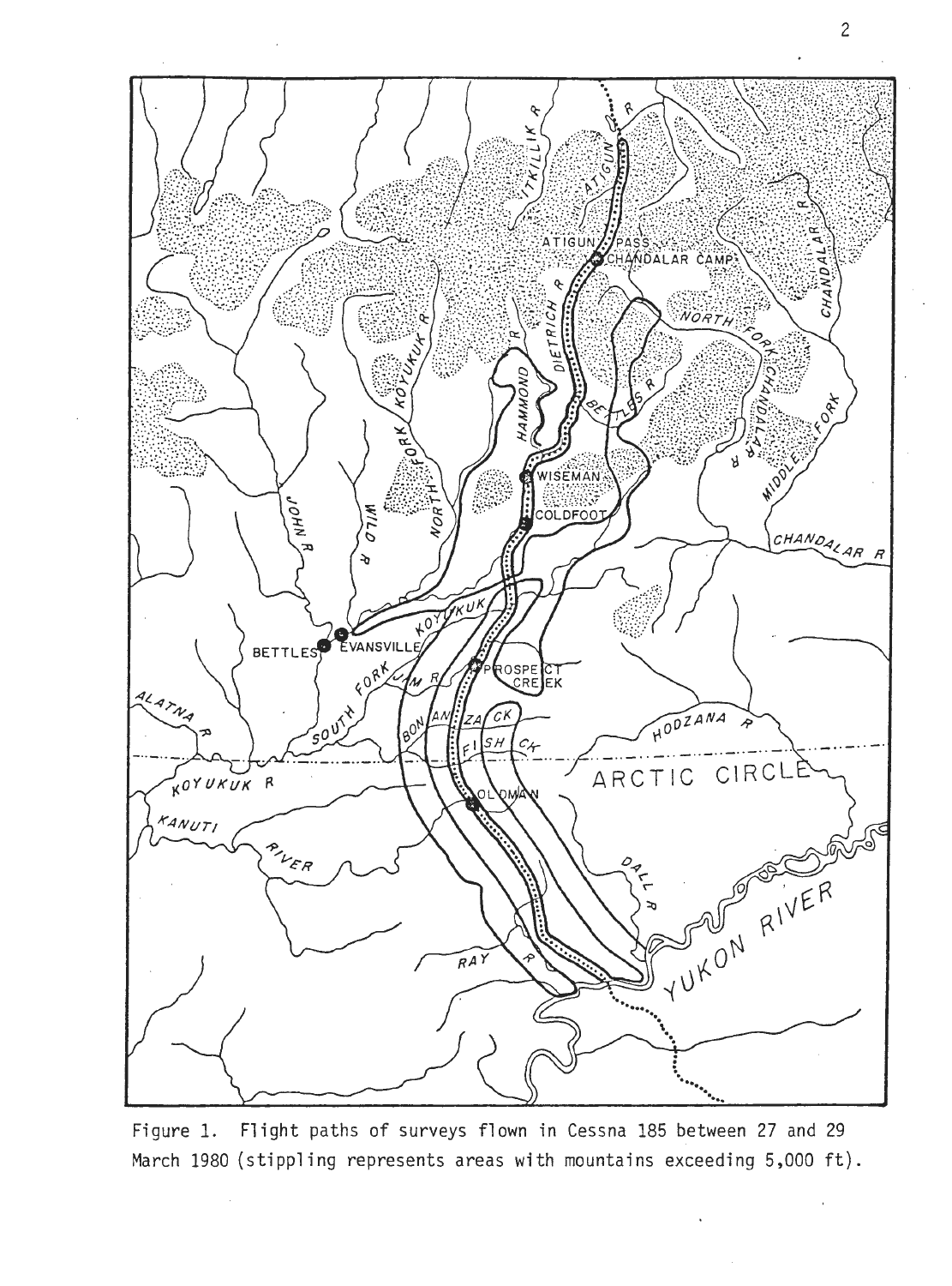On 29 April 1980, the major mountain passes crossing the continental divide in the Brooks Range adjacent to the proposed NWA route were searched in a Bell 206 helicopter (Figure 2). Two observers, a navigator/ observer, and the pilot participated in this survey.

Caribou sightings and observations of caribou sign (tracks, fecal pellets, etc.) were also recorded during road surveys. The Alaska Highway between Tetlin Junction and Northway Junction was driven on 2 April 1980. In addition, about 6.5 km of the Haines Pipeline right-ofway, between Alaska Highway mile #1293 and 1297, was surveyed on snow machine on 2 April. Surveys along the Haul Road between the Yukon River and Alyeska Pump Station 4 were conducted on 7 to 11 April, 22 April to 3 May, and 19 to 25 May 1980. Two observers participated in each of these surveys.

#### RESULTS and DISCUSSION

#### TOK to the ALASKA-YUKON BORDER

Caribou and caribou sign were observed in the Midway Lake area in late March and early April (date, type of survey, type of observation, number of caribou, and location are presented in Appendix A). Five sets of caribou tracks were found crossing the Alaska Highway or the Haines Pipeline right-of-way between Alaska Highway mile #1296 and 1300. A Tok resident who traps in the drainage of the South Fork of the Ladue River and the area north to the Main Fork of the Ladue River, east of the Alaska Highway, saw approximately 50 caribou while travelling along his trap line during the last week of March (Willard Grammont, 1980, pers. comm.). During the winter of 1979-1980, caribou were also observed 3 to 5 miles north of Tetlin Junction along the Taylor Highway (D. Kellyhouse, 1980, ADF&G, Tok, pers. comm.). In the course of ADF&G aerial surveys of wolves, conducted 27 February to 7 March 1980 in the Tok area, caribou were noted in the Mosquito Flats-Billy Creek-Mansfield Creek area, north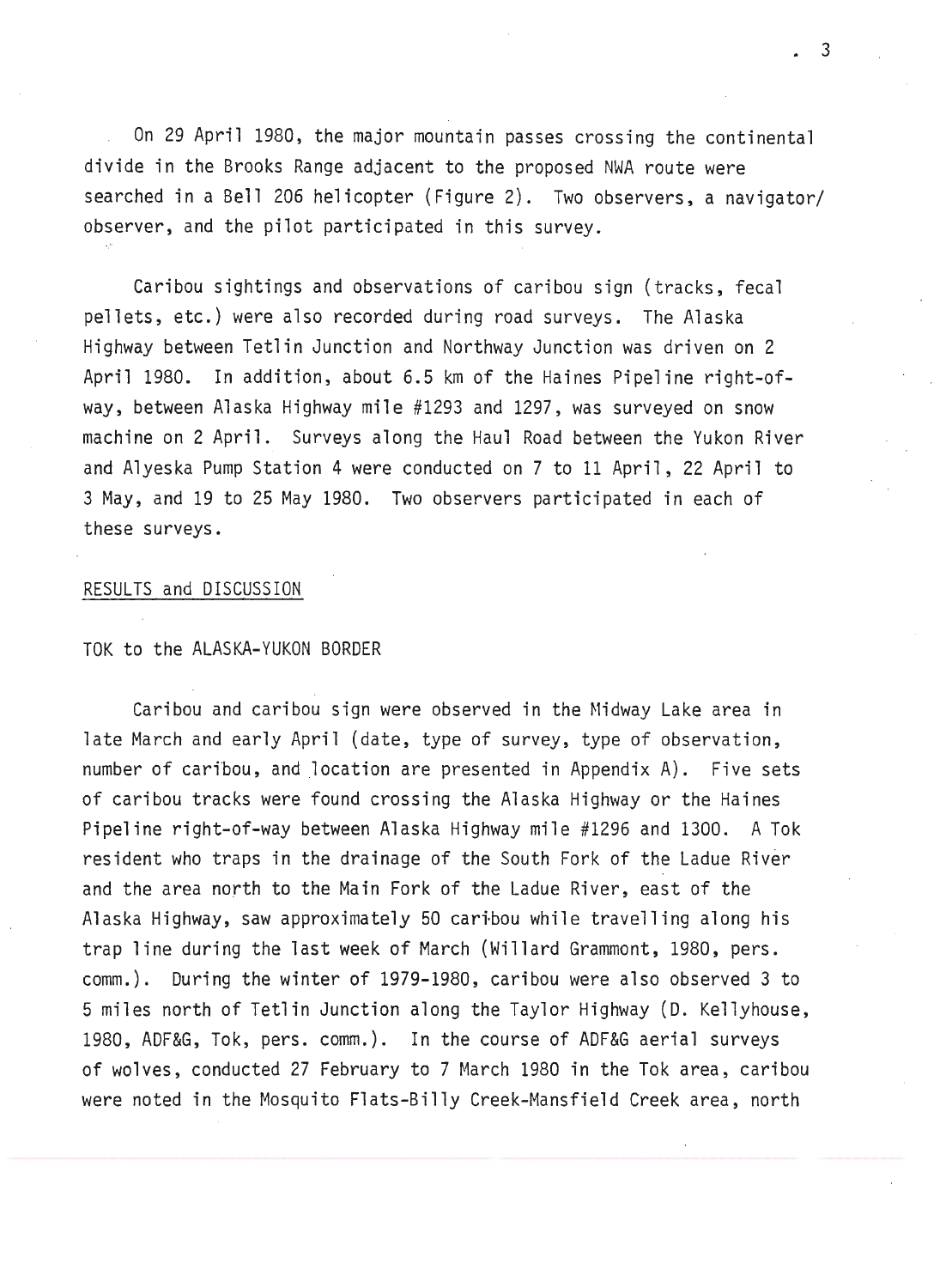

29  $\overline{5}$ 206 in Bell flown survey Flight path of  $\tilde{\mathfrak{c} \mathfrak{d}}$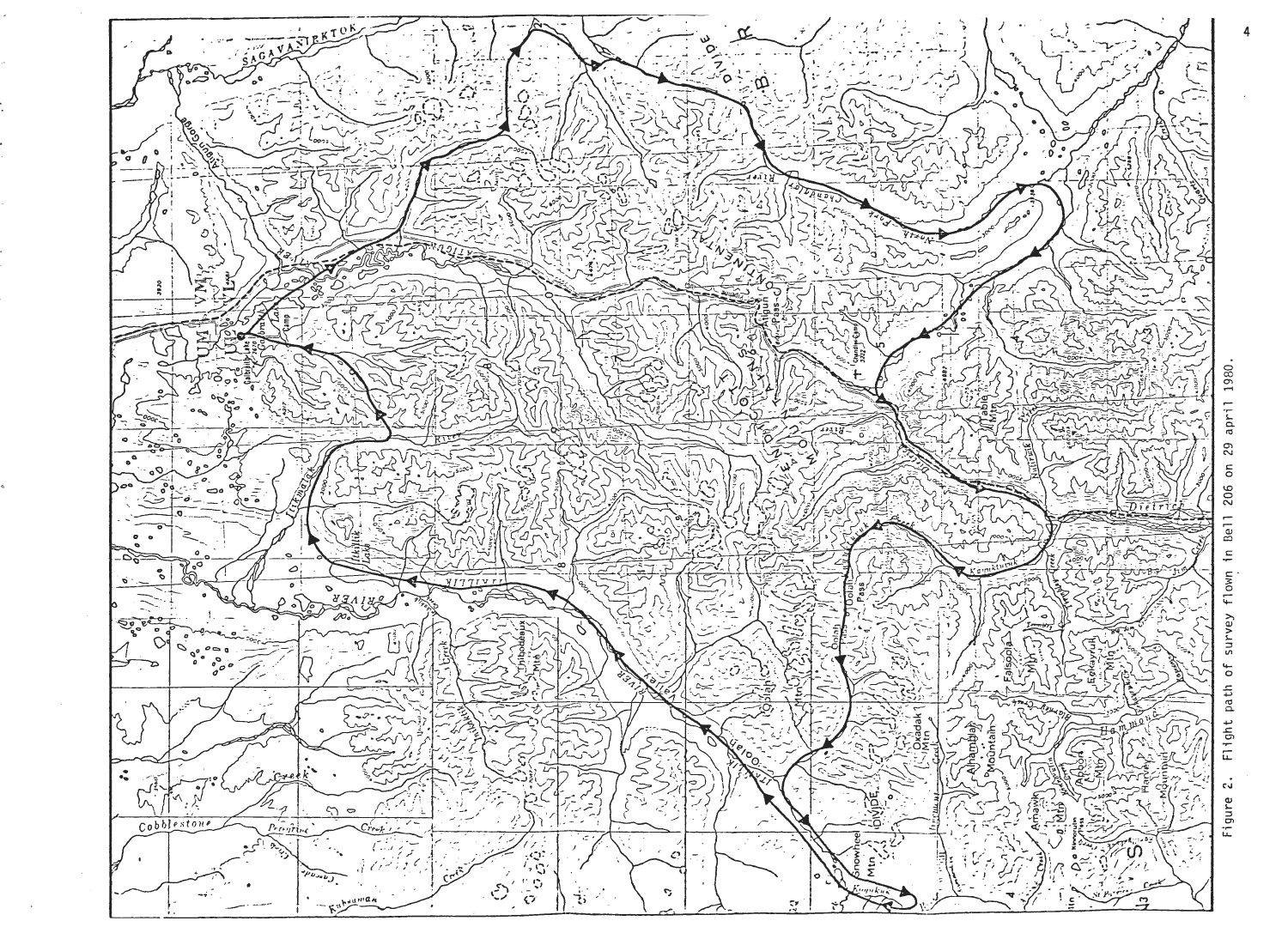of Tok and Tanacross (D. Kellyhouse, 1980, pers. comm.).

The Ladue and Fortymile river drainages are the traditional wintering areas used by the majority of the Fortymile Caribou Herd (Davis *et aZ.*  1978). Grammont (1980, pers. comm.) has seen caribou in his trapping area each winter since he began trapping there in 1967. Most of the caribou crossings of the Alaska Highway Grammont has witnessed have occurred between Tetlin Junction and Bitters Creek. Caribou have been observed on the Tanana-Nabesna-Chisana river flats about every other year since 1963, though surveys have not been systematically conducted each year (ADF&G files, Tok; L. Jennings, 1980, ADF&G, Fairbanks, pers. comm.). In 1970, approximately 500 caribou moved west across the Alaska Highway, reaching the foothills of the Wrangell Mountains in March (L. Jennings, in Davis *et al.* 1978).

In recent years the number of caribou in the Fortymile Caribou Herd has fallen to about 4,000 (1975 census, Davis *et al.* 1978), though preliminary results of a 1980 census suggest that the herd may presently include 8,000 caribou and be increasing in size (K. Whitten, 1980, AOF&G, Fairbanks, pers. comm.). Historically, the Fortymile Caribou Herd was one of Alaska's largest, numbering in the hundreds of thousands in the 1920's (Murie 1935). Through the 1950's and early 1960's the herd numbered 40,000 to 50,000 (Skoog 1956, Davis *et al.* 1978). It is generally accepted among biologists having vast experience with caribou (e.g. Banfield 1951, Kelsall 1968, Skoog 1968, Bergerud 1974) that the extent of a herd's movements (i.e. amount of range used) is positively correlated with the number of caribou in the herd. When the Fortymile Caribou Herd was extremely large, in the 1920's and early 1930's, it commonly wintered along the north slope of the Alaska Range east from Paxson, occasionally using the south side of the Alaska Range (Skoog 1956). If the herd increases from its current low numbers •it may be expected to increase its range, and crossings of the Alaska Highway in the Tok to Alaskan-Yukon border area will probably occur more frequently.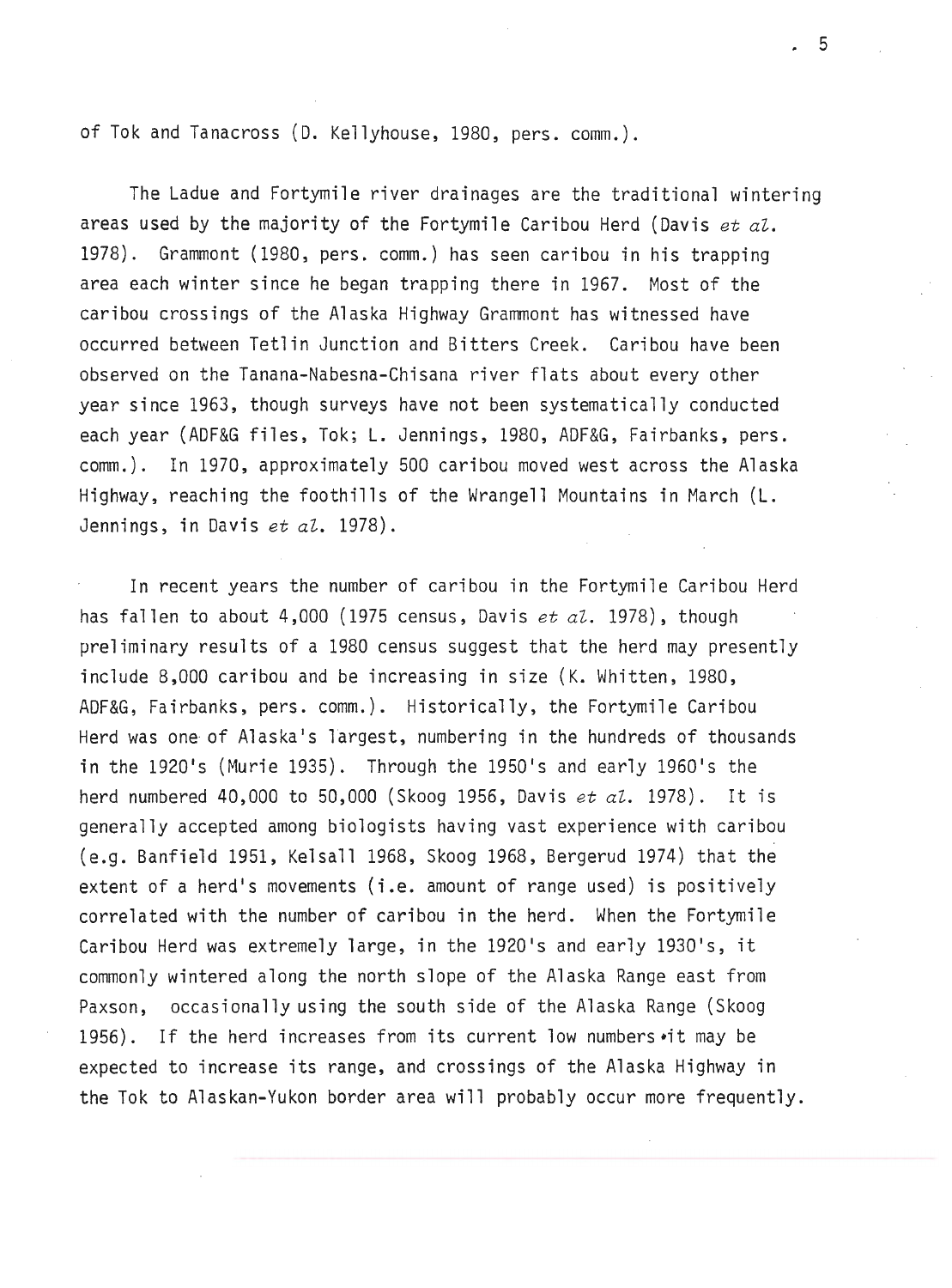#### LITTLE GERSTLE RIVER to the ROBERTSON RIVER

No caribou or unequivocal caribou sign were noted during aerial surveys on 26 March 1980. Two sightings of caribou, likely of the same individuals, on Sam Creek (about 5 miles WNW of Dot Lake) were recorded on 3 and 6 May 1980 during aerial surveys of waterfowl (B. Ritchie, 1980, Alaska Biological Research, Fairbanks, pers. comm.). Five caribou were observed along the Alaska Highway (Mile #1369) on 28 April 1978 (S. MacDonald, 1980, Vertebrate Collection, University of Alaska Museum, Fairbanks, pers. comm.). Caribou of the Macomb herd infrequently and unpredictably cross the Alaska Highway in small numbers (B. Larson, 1980, ADF&G, Delta, pers. comm.).

#### OLD MAN CAMP to the YUKON RIVER

Caribou tracks were seen in crusted snow on the open, alpine tundra ridges 5 to 15 miles south of Old Man Camp during aerial surveys on 24 March (E. Folleman, 1980, University of Alaska, Fairbanks, pers. comm.) and 28 March. No tracks were found in the snow in this area during road surveys. Tracking conditions were usually poor. On 19 May, 3 caribou bulls (in two groups) were observed in shrub tundra just west of the Haul Road, 8 to 12 miles south of Old Man Camp, and tracks indicated they had crossed from east to west.

During construction of the Alyeska oil pipeline, caribou were repeatedly seen atop tundra-vegetated hills near Old Man Camp in the winter of 1975-1976 (JFWAT files). Highway maintenance personnel of the State of Alaska Department of Transportation (interviewed at Seven-mile Camp) observed 50 to 75 caribou about 10 miles south of Old Man Camp for 3 months during the winter of 1978-1979 and reported that truckers saw groups as large as 300 to 400 caribou in that area the same year. In the winter of 1979-1980, highway maintenance personnel saw about 30 caribou in the area 10 to 15 miles south of 01d Man Camp for approximately

. 6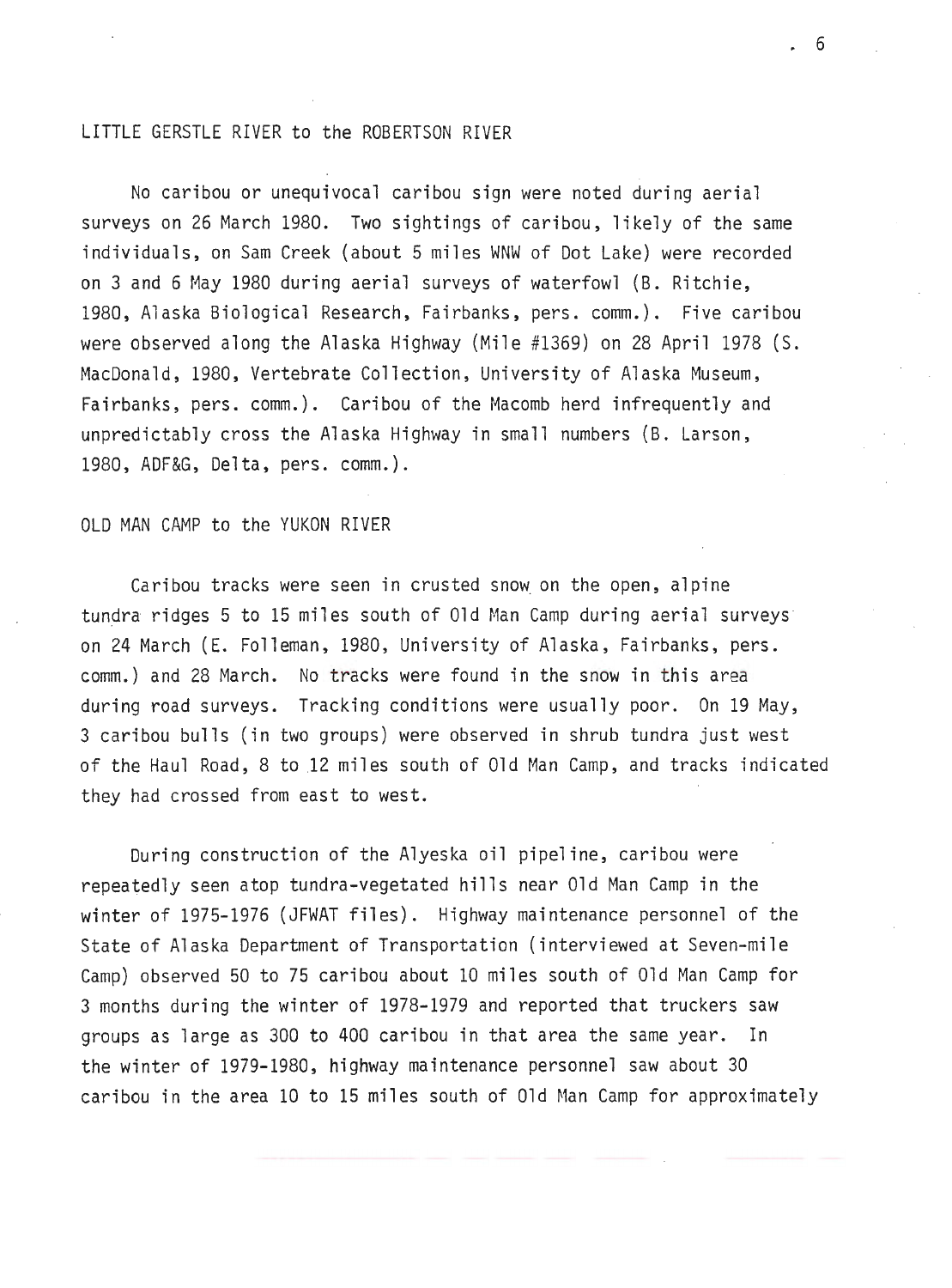2 weeks in late November and early December. The herd identity of these caribou is uncertain; they may belong to the Western Arctic, Porcupine and/or Ray Mountain herds (J. Davis, 1980, AD&G, Fairbanks, pers. comm.).

#### ALYESKA PUMP STATION 4 to OLD MAN CAMP

Caribou and/or caribou sign were seen during each survey on the north side of the crest of the Brooks Range. No caribou sign was seen on the south side in this area. All observations were apparently of caribou wintering on the north side, not of migrating caribou. In the winter of 1979-1980, both Western Arctic and Central Arctic herd members were radio-located within 15 miles west of the Haul Road in the Brooks Range, north of the continental divide (K. Whitten, 1980, pers. comm.).

Caribou frequently use the Dietrich, Chandalar, Itkillik, Atigun, and Sagavanirktok rivers during migration, but the number using these routes varies greatly from year to year (Hemming 1971, Sage 1971, LeResche 1972, Gavin 1974, Roseneau and Stern 1974, Roseneau *et aZ.*  1974, JFWAT files). Apparently, members of both the Western Arctic and ' Porcupine Herds move through this area (Hemming 1971, LeResche 1972). No evidence of use by migrating caribou was observed during a helicopter survey on 29 April 1980 or during road surveys along the Haul Road conducted 22 April to 3 May and 19 to 25 May 1980.

#### ACKNOWLEDGEMENTS

I appreciate the assistance of S. Fancy (LGL), S. DuBois (DosGris), E. Crain (Crain), K. Whitten (ADF&G), and R. Zarnke (ADF&G) during aerial and ground surveys. L. Peet (North Pole Air Service) and J. Kennebec (Air Logistics) expertly flew the survey aircraft. Numerous ADF&G personnel provided information on the distribution of caribou.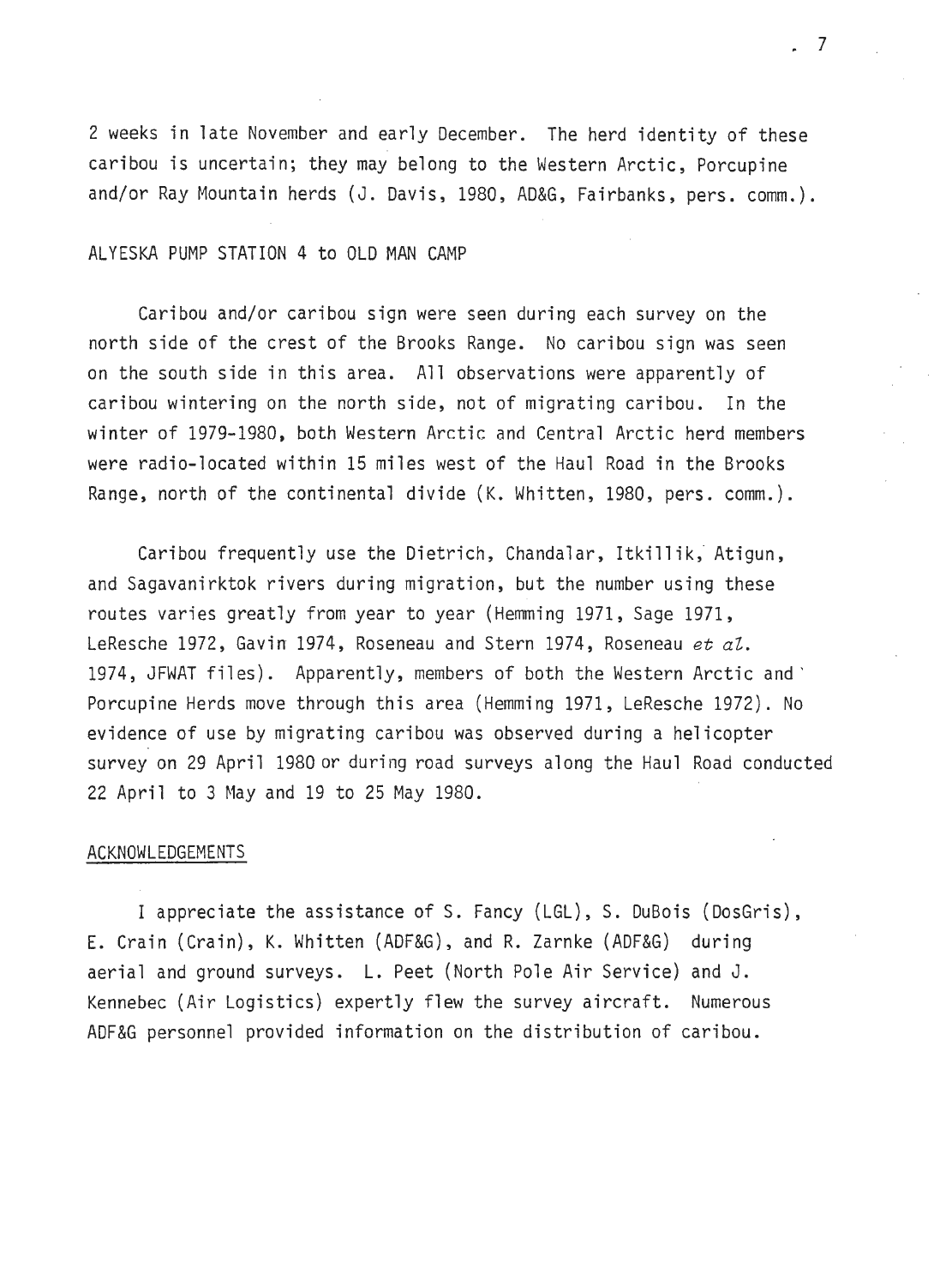#### LITERATURE CITED

- Banfield, A.W.F. 1951. The barren-ground caribou. Can. Wildl. Serv., Ottawa. 56 p.
- Bergerud, A.T. 1974. The role of the environment in the aggregation, movement and disturbance behavior of caribou. *In:* V. Geist and F. Walther (eds.). The bahaviour of ungulates and its relation to management. IUCN New Series No. 24:552-584.
- Cameron, R.D. and K.R. Whitten. 1979. Seasonal movements and sexual segregation of caribou determined by aerial survey. J. Wildl. Manage. 43:626-633.
- Davis, J.L. 1980 (in press). Distribution and status of *Rangifer tarandus* in the USA. Proceedings of the 2nd International Reindeer/Caribou Symposium, Røros, Morway, 1979.
- Davis, J.L., R. Shideler and R.E. LeResche. 1978. Fortymile Caribou Herd studies. Final Rep., Fed. Aid Wildl. Restor., Projs: No. W-17-6 and W-17-7. ADF&G, Juneau.
- Davis, J.L. and P. Valkenburg. 1979. Caribou distribution, population characteristics, mortality, and responses to disturbance in Northwest Alaska. *In:* Studies of selected wildlife and fish and their use of habitat on and adjacent to the Naval Petroleum Reserve in Alaska, 1977-1878. 105(c) Land Use Study, USDI, Anchorage. Vol 1:13-52.
- Foothills Pipe Line (Yukon) Ltd. 1978. Winter distribution of the Porcupine Caribou Herd in relation to the Proposed Dempster Lateral Pipeline Route. Unpubl. rep. prep. by Renewable Resources Consulting Services Ltd., Edmonton, Alberta. 92 p.
- Gavin, A. 1974. Wildlife of the North Slope- a five year study, 1969- 1973. Atlantic Richfield Company. 61 p.
- Hemming, J.E. 1971. The distribution and movement patterns of caribou in Alaska. ADF&G. Wildl. Tech. Bull. No. 1. 60 p.
- JFWAT (Joint State/Federal Fish and Wildlife Advisory Team). Unpublished files, Anchorage.
- LeResche, R.E. 1972. Summary of significant observations of Porcupine and Arctic caribou herds in Alaska, 1972. ADF&G, Unpubl. rep. 6 p.

. 8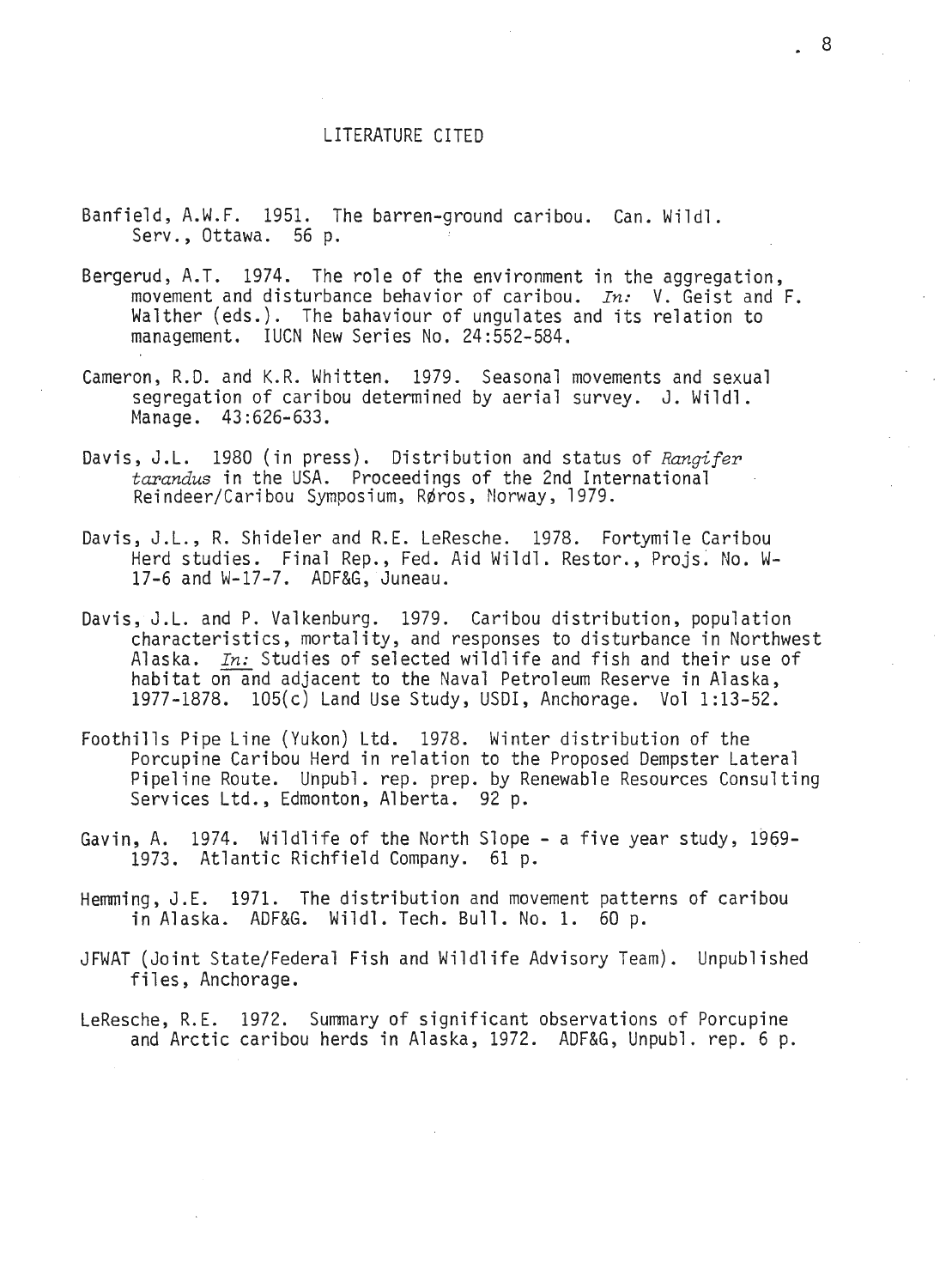Murie, O. 1935. Alaska-Yukon caribou. USDA, N. Am. Fauna Ser. 54. 93 p.

- Roseneau, D.G. and P. Stern. 1974. Distribution and movements of the Porcupine Caribou Herd in Northeastern Alaska, 1972. Arctic Gas Biol. Rep. Ser., Vol. 7. 207 p.
- Roseneau, D.G., P. Stern and C. Warbelow. 1974. Distribution and movements of the Porcupine Caribou Herd in Northeastern Alaska. Chapter IV, *In:* K.H. McCourt and L.P. Hortsman (eds.), Studies of large mammal populations in Northeastern Alaska, Yukon and Northwest Territories, 1973. Arctic Gas Biol. Rep. Ser., Vol. 22.
- Sage, B.L. 1971. Large mammal studies north of the Brooks Range. 1969- 1970. Unpublished rep. 66 p. (Cited *In*: Underwoood, L.S. and J.E. Baldridge. 1978. Ecological values along the North Slope portion of the Haul Road. Rep. prep. for the North Slope Borough, AEIDC, Anchorage, 40 p.) .
- Skoog, R.O. 1956. Range, movements, population, and food habits of the Steese-Fortymile Caribou Herd. M.S. thesis, University of Alaska, Fairbanks. 145 p.

Skoog, R.O. 1968. Ecology of the caribou *(Rangifer tarandus granti )*  in Alaska. Ph.D. Thesis, University of California, Berkeley. 699 p.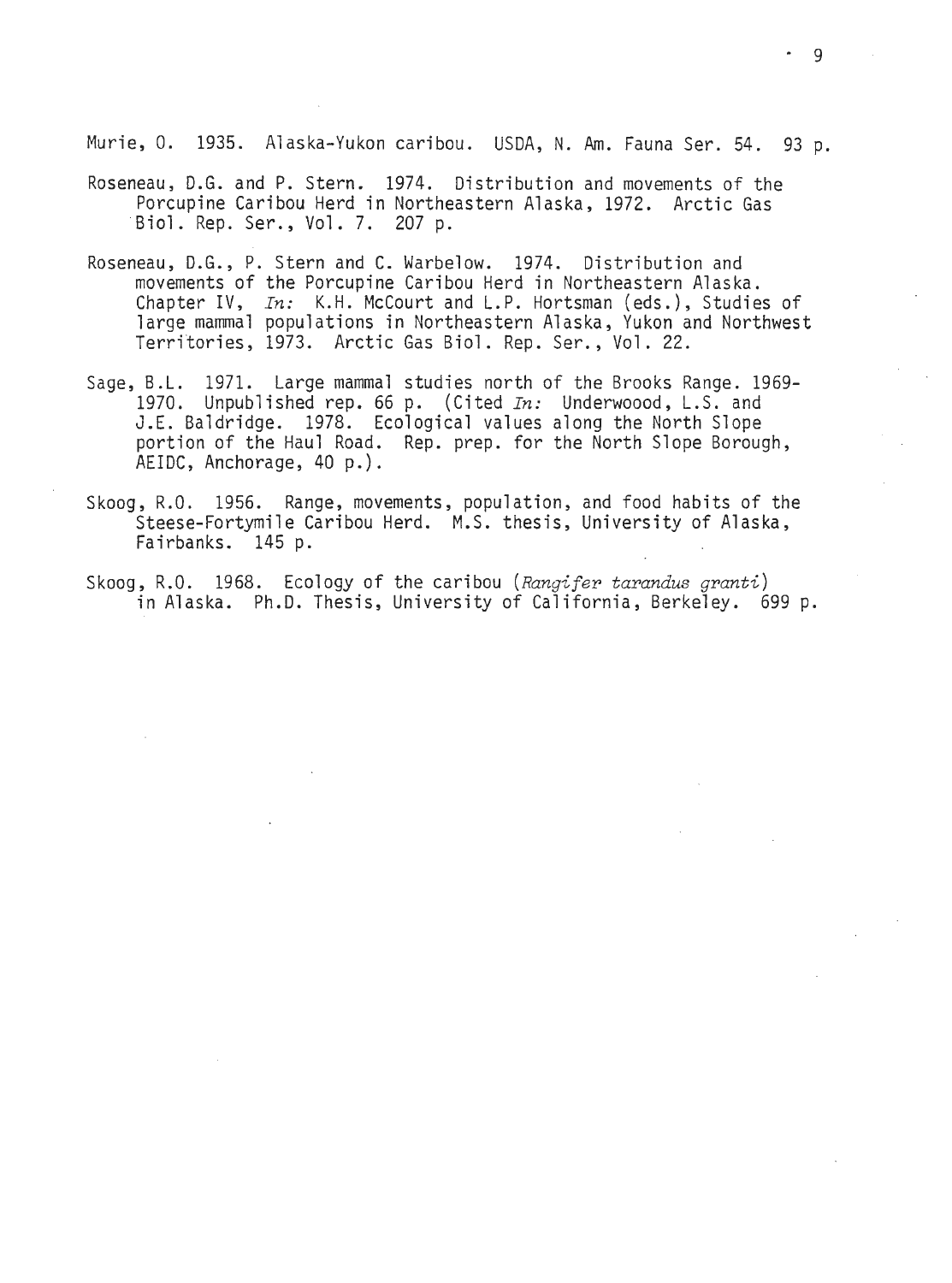### APPENDIX A

#### SURVEY OBSERVATIONS

 $(A = aerial survey; R = road survey; SM = snow machine surveys;$  $T = \text{tracks}; C = \text{caribou seen}; * = \text{road or pipeline right-of-way crossing})$ 

•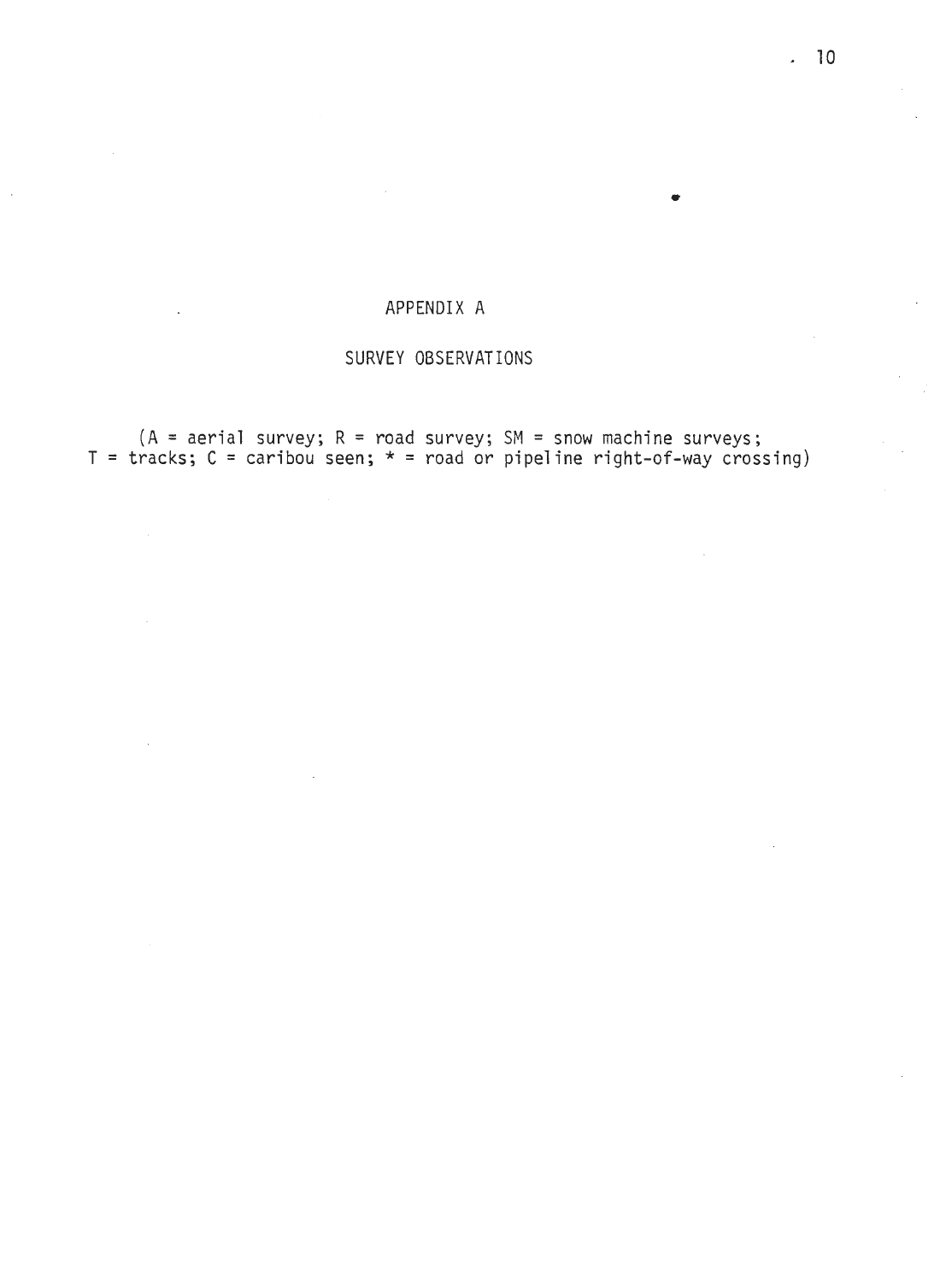## TOK to the ALASKA/YUKON BORDER

 $\bar{z}$ 

(Fortymile Caribou Herd)

| DATE     |                                   | TYPE SKHTHE<br>$\frac{df}{s}$ or | NUMBER OF<br>CARIBOU, SEX | LOCATION: ALASKA COORDINATES<br>NORTH |                               |
|----------|-----------------------------------|----------------------------------|---------------------------|---------------------------------------|-------------------------------|
| 26 March | Α                                 | T.                               | Few hundred               | 3,370,000 to<br>3,450,000             | EAST<br>402,000 to<br>470,000 |
| 26 March | $\mathcal{L}^{\mathbf{q}}$ .<br>A | $\mathsf C$                      | 6 to 8, unkwn             | 3,420,000                             | 405,000                       |
| 26 March | $\mathsf{A}$                      | C                                | 12, unkwn                 | 3,398,500                             | 476,000                       |
| 2 April  | <b>SM</b>                         | $\star$<br>T                     | $4$ (including<br>1 calf) | 3,385,000                             | 424,000                       |
| 2 April  | $\mathsf{R}$                      | $\tau^{\star}$                   | 2, unkwn                  | 3,387,000                             | 422,000                       |
| 2 April  | R                                 | $T^{\star}$                      | 1, unkwn                  | 3,394,000                             | 416,000                       |
| 2 April  | R                                 | $\star$<br>T.                    | 1, unkwn                  | 3,398,000                             | 418,000                       |
| 2 April  | R                                 | $T^{\star}$                      | 1, unkwn                  | 3,897,500                             | 410,000                       |
|          |                                   |                                  |                           |                                       |                               |
|          |                                   |                                  |                           |                                       |                               |
|          |                                   |                                  |                           |                                       |                               |
|          |                                   |                                  |                           |                                       |                               |
|          |                                   |                                  |                           |                                       |                               |
|          |                                   |                                  |                           |                                       |                               |
|          |                                   |                                  |                           |                                       |                               |
|          |                                   |                                  |                           |                                       |                               |
|          |                                   |                                  |                           |                                       |                               |
|          |                                   |                                  |                           |                                       |                               |
|          |                                   |                                  |                           |                                       |                               |
|          |                                   |                                  |                           |                                       |                               |
|          |                                   |                                  |                           |                                       |                               |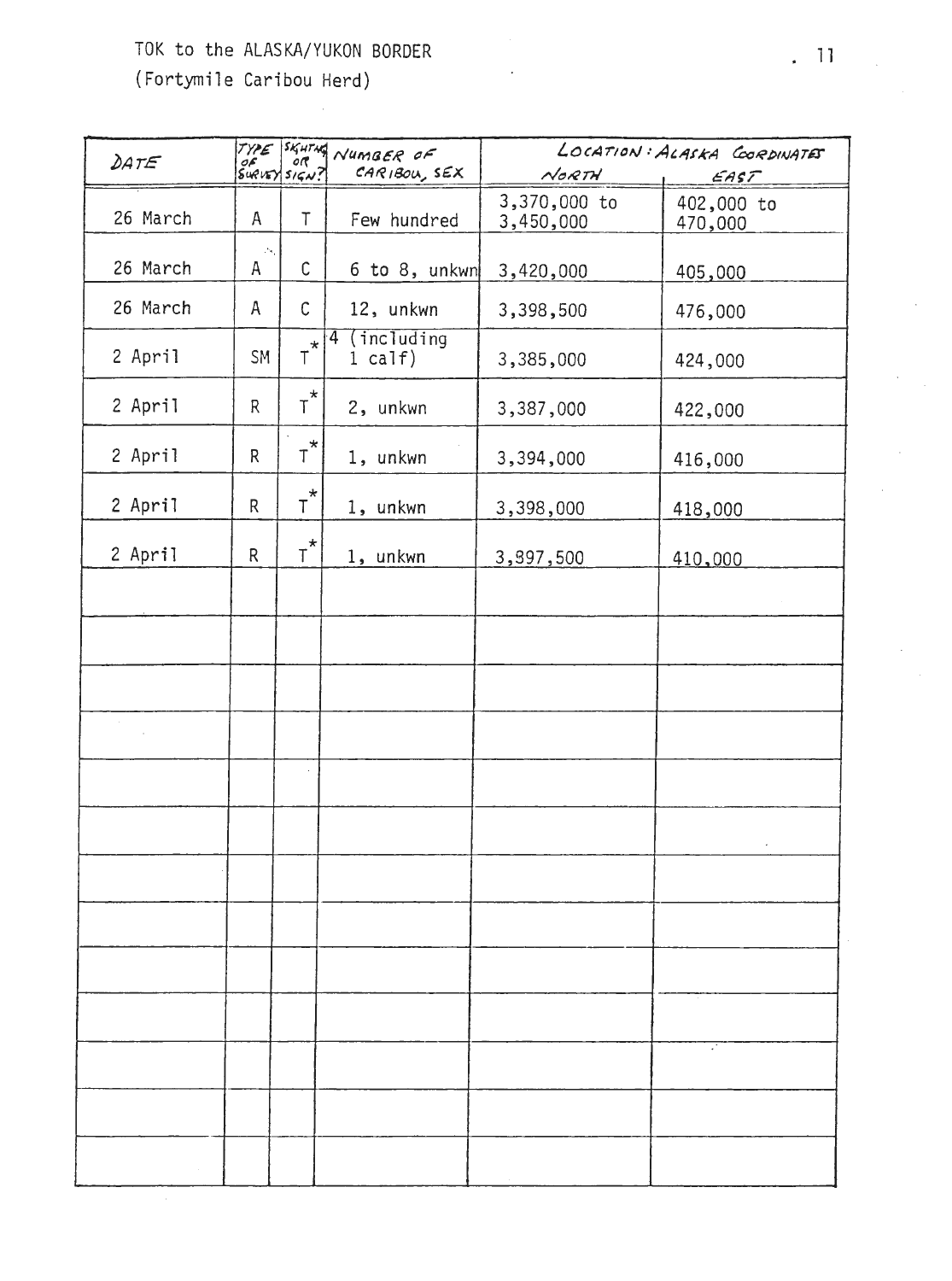## LITTLE GERSTLE RIVER to ROBERTSON RIVER

(Macomb Caribou Herd)

| DATE          |              |             | TYPE SKHING NUMBER OF<br>SWEVEY SIGN? CARIBOU, S<br>CARIBOU, SEX | $N$ ORTH  | LOCATION: ALASKA CORDINATES<br>EAST |
|---------------|--------------|-------------|------------------------------------------------------------------|-----------|-------------------------------------|
| 26 March      | $\mathsf A$  | $\top$      | Few, possibly<br>moose                                           | 3,532,000 | 795,000                             |
| 3 May         | A            | $\mathbb C$ | 4, bulls                                                         | 3,550,000 | 792,000                             |
| 6 May         | $\mathsf{A}$ | $\mathbb C$ | 2, unkwn                                                         | 3,550,000 | 792,000                             |
|               |              |             |                                                                  |           |                                     |
|               |              |             |                                                                  |           |                                     |
|               |              | $\Box$      |                                                                  |           |                                     |
|               |              |             |                                                                  | ÷,        |                                     |
|               |              |             |                                                                  |           | $\epsilon$                          |
|               |              |             |                                                                  |           |                                     |
|               |              |             |                                                                  |           |                                     |
|               |              |             |                                                                  |           |                                     |
| $\Delta \phi$ |              |             |                                                                  |           |                                     |
|               |              | $\epsilon$  |                                                                  |           |                                     |
|               |              |             |                                                                  |           |                                     |
|               |              |             |                                                                  |           |                                     |
|               |              |             |                                                                  |           |                                     |
|               |              |             |                                                                  |           |                                     |
|               |              |             |                                                                  |           |                                     |
|               |              |             |                                                                  |           |                                     |
|               |              |             |                                                                  |           |                                     |
|               |              |             |                                                                  |           |                                     |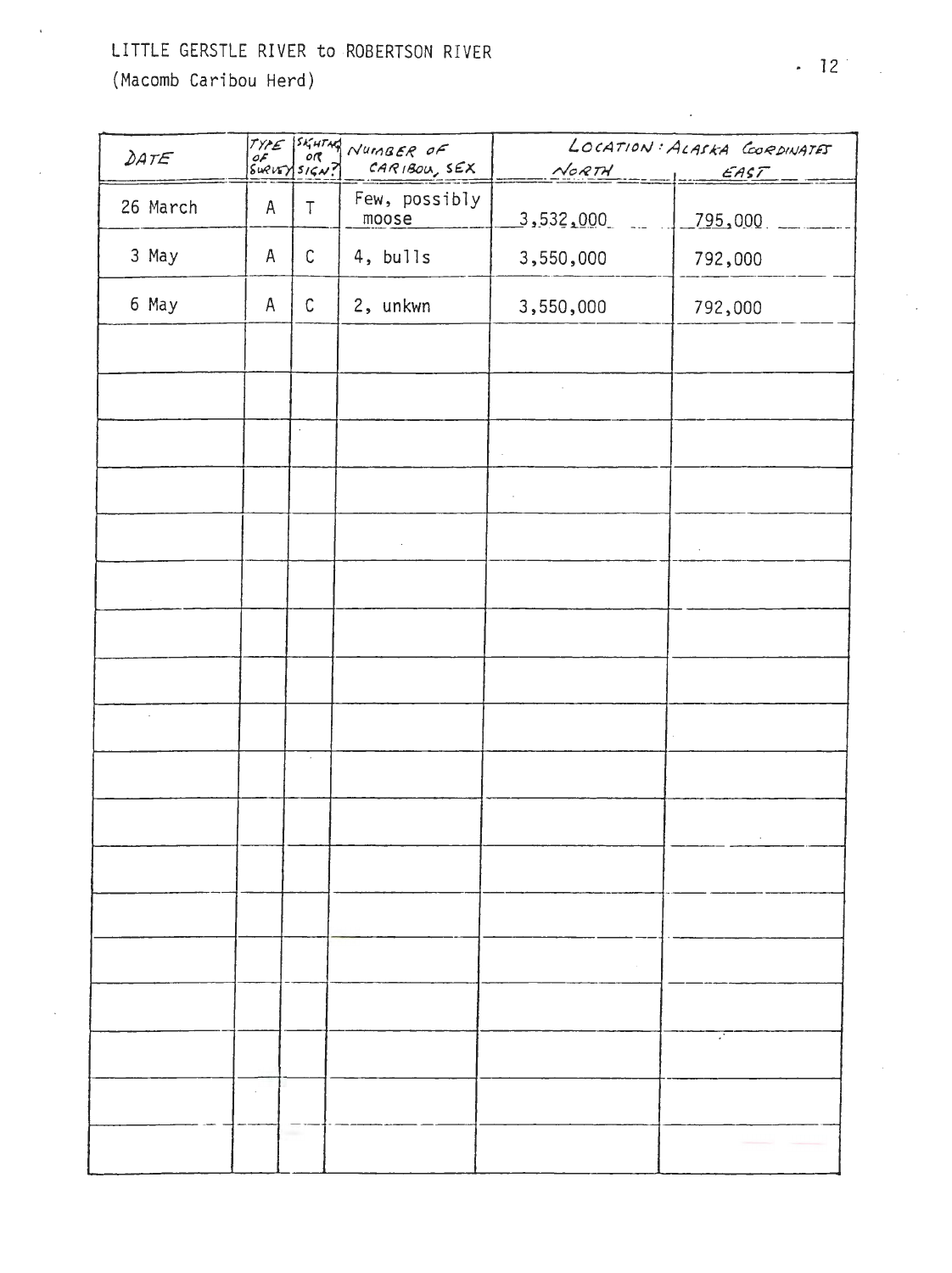## FAIRBANKS to DELTA JUNCTION (DELTA CARIBOU HERD)

| DATE                  |              |             | TYPE SKHING NUMBER OF<br>CARIBOU, SEX | NORTH.    | LOCATION: ALASKA CORDINATES<br>EAST |
|-----------------------|--------------|-------------|---------------------------------------|-----------|-------------------------------------|
| 13 May                | $\mathsf{A}$ | $\mathsf C$ | 1, adult                              | 3,915,000 | 373,000 (zone 3)                    |
| 14 May                | $\mathsf{A}$ | С           | 1, bull                               | 3,755,000 | 385,000 (zone 3)                    |
| 14 May                | A            | $\mathsf C$ | 1, cov                                | 3,755,000 | 385,000 (zone 3)                    |
|                       |              |             |                                       |           |                                     |
|                       |              |             |                                       |           |                                     |
|                       |              | $\sim$      |                                       | $\sim$    |                                     |
| $\sim$                |              |             |                                       |           |                                     |
|                       |              |             | $\sim$                                |           | $\sim$                              |
|                       |              |             |                                       |           |                                     |
|                       |              |             |                                       |           | $\epsilon$                          |
|                       |              |             |                                       |           |                                     |
| $\sim$<br>$\sim 10^6$ |              |             |                                       |           |                                     |
|                       |              |             |                                       |           |                                     |
|                       |              |             |                                       |           |                                     |
|                       |              |             |                                       |           | $\lambda$                           |
|                       |              |             |                                       |           |                                     |
|                       |              |             |                                       |           |                                     |
|                       |              |             |                                       |           |                                     |
|                       |              |             |                                       |           |                                     |
|                       |              |             |                                       |           |                                     |
|                       |              |             |                                       |           |                                     |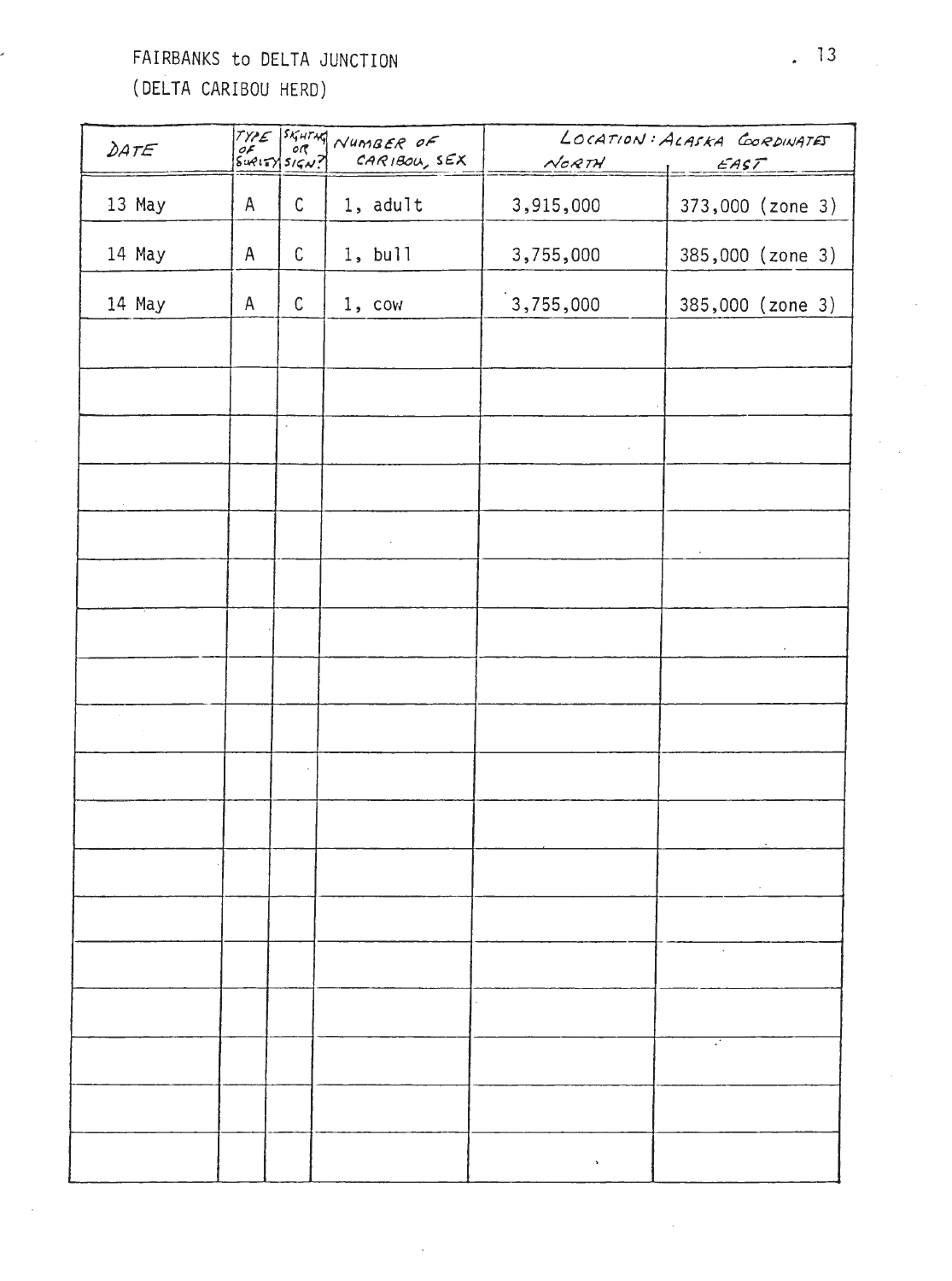### OLD MAN CAMP to YUKON RIVER

 $. 14$ ( ? Western arctic, Porcupine, or Ray Mountain herds)

| DATE     |              |                      | TYPE SKHTM NUMBER OF<br>CARIBOU, SEX | LOCATION: ALASKA CORDINATES<br>NORTH<br>EAST |                  |
|----------|--------------|----------------------|--------------------------------------|----------------------------------------------|------------------|
| 24 March | $\mathsf{A}$ | T                    | $\ddot{\cdot}$                       | 4,515,000                                    | 425,000 (z0ne 4) |
| 28 March | A            | $\mathsf T$          | $\ddot{?}$                           | 4,530,000                                    | 415,000          |
| 19 May   | R            | $\text{c}^{\star}$   | 2, bulls                             | 4,494,500                                    | 443,000          |
| 19 May   | $\mathsf{R}$ | $\text{c}^{\star}$   | 1, bull                              | 4,520,000                                    | 430,000          |
|          |              |                      |                                      |                                              |                  |
|          |              | $\ddot{\phantom{a}}$ |                                      |                                              |                  |
|          |              |                      |                                      |                                              |                  |
|          |              |                      | $\ddot{\phantom{a}}$                 |                                              |                  |
|          |              |                      |                                      |                                              |                  |
|          |              |                      |                                      |                                              | $\epsilon$       |
|          |              |                      |                                      |                                              |                  |
|          |              |                      |                                      |                                              |                  |
|          |              |                      |                                      |                                              |                  |
|          |              |                      |                                      |                                              |                  |
|          |              |                      |                                      |                                              |                  |
|          |              |                      |                                      |                                              |                  |
|          |              |                      |                                      | $\sim 100$                                   |                  |
|          |              |                      |                                      |                                              |                  |
|          |              |                      |                                      |                                              |                  |
|          |              |                      |                                      |                                              |                  |
|          |              |                      |                                      |                                              |                  |

 $\bar{z}$